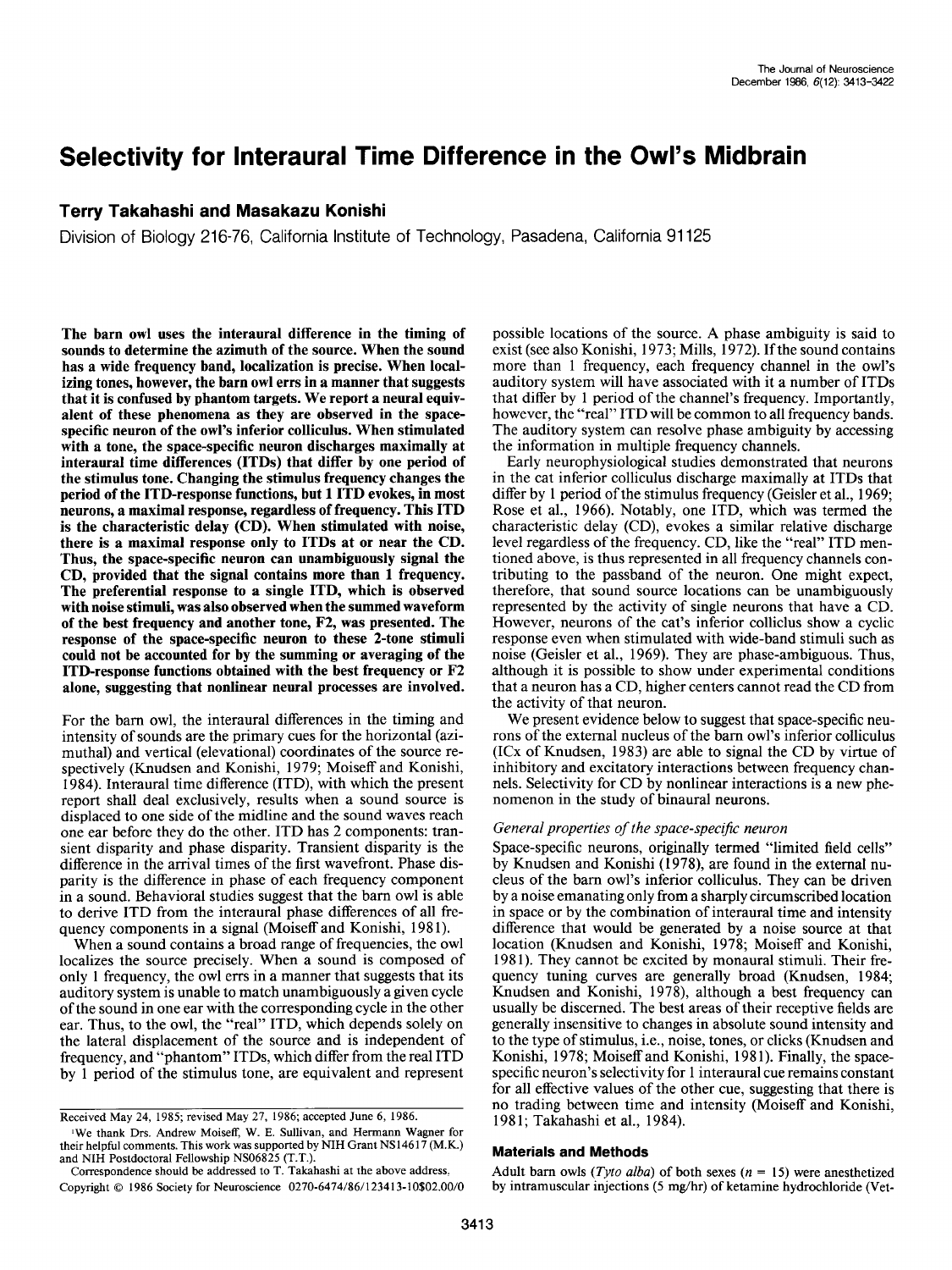alar, 100 mg/ml; Bristol Laboratories) and inserted into a custom-built stereotaxic device that held the head such that the plane containing the center of the ear bars and the ventral surface of the palatine ridge was at 45° from horizontal (beak below ear bar). A stainless steel plate was cemented onto the skull and the stereotaxic device removed. Owls were generally used for more than I recording session, and the plates allowed us to reestablish the same head angle each time an owl was used. After the head was secured in the correct orientation, head feathers were plucked, a small incision was made in the scalp, and the underlying skull was opened with rongeurs. The dura was kept moist with silicon grease (Dow-Coming) throughout an experiment. After an experiment the craniotomy was resealed with dental cement, and the scalp was sutured. A topical, antibacterial cream (Neosporin, Burroughs-Wellcome) was applied to the edges of the wound before the owl was returned to its cage.

We isolated space-specific neurons ( $n = 129$ ) from the external nucleus of the inferior colliculus using glass-insulated platinum-iridium microelectrodes. Electrode tracks were histologically verified. Extracellularly recorded action potentials were amplified and discriminated on the basis of their amplitudes (Ortec Window Discriminator, model 730). The output from the discriminator was stored on a hard disk by a PDP 11I40 computer as the time of the occurrence of action potentials relative to a synchronizing pulse.

In earlier experiments, we used a calibrated sound delivery system described previously (Moiseff and Konishi, 1981, 1983). Briefly, the opening of a magnetic earphone was connected to an externally threaded, stainless steel cylinder 7 mm in diameter. The cylinder was screwed into a matching stainless steel ring sutured into the owl's ear canal. Sound pressure levds (SPL) near the eardrum were measured with a General Radio 1900 Wave Analyzer in conjunction with a 12.5 mm microphone (Breuel & Kjaer) connected to a 1.2 mm diameter probe tube surgically implanted near the eardrum. In these experiments, the noise stimulus consisted of bursts of band-passed pseudorandom noise (center frequency 7 kHz, 15 dB/octave rolloff). In later experiments, we used an improved sound delivery system in which the earphone and microphone probe tube had a common opening close to the eardrum. In this system, sound pressure and spectral levels, and frequency and phase responses of the earphones were measured with a Data Precision Data 6000 digital signal analyzer in conjunction with a Knowles BT-1752 microphone with calibrated probe tube. The amplitude of spectral components in the noise stimulus used in these experiments did not fluctuate by more than 6 dB between 3 and 8 kHz. The earphones, which were used in both earlier and later experiments, did not differ in phase or amplitude response by more than  $7 \mu$ sec (at 6667 Hz) and 4 dB (between 3000 and 9000 Hz), respectively. The frequency response of each earphone was essentially flat: It showed no more than 4 dB fluctuations in the 3000-9000 Hz range. Changing the stimulus delivery system did not affect the neuronal properties under study.

Auditory stimuli consisted of flat and filtered spectrum noise bursts, tone bursts, or 2-tone bursts, all of which were 100 msec in duration and had 5 msec rise and decay times. Each stimulus was presented at a rate of 1.5/sec and repeated 5-20 times. The level and timing of the stimuli in the ears could be controlled independently by manual or digital attenuators and a computer-controlled, microsecond interaural time shifter. Space-specific neurons respond only when a stimulus contains an appropriate combination of interaural time and level difference. The choice of a level difference within the effective range of level disparities does not affect a space-specific neuron's selectivity for ITD (Moiseff and Konishi, 1981; Takahashi et al., 1984). All stimuli were delivered at the interaural level difference that evoked the highest discharge rate. The best interaural level difference for any I cell generally remained constant, regardless of the type of stimulus or the frequency of the tone burst.

For comparing responses to tones and noise, tone and noise bursts were usually matched for root-mean square (RMS) sound pressure levels. In some experiments, the spectral level of a particular frequency band  $(bandwidth = 24.4 Hz)$  in noise was matched to that of a tone burst at the frequency corresponding to the center frequency of the band of interest. Two-tone complexes were produced by summing the outputs of2 independent oscillators (XR 2206, Exar) and introducing the summed waveform to the time shifter. The levels of the 2 frequencies at the output of the earphone were equal. Because the 2 oscillators were independent, the phase relationship of the 2 tones varied constantly.

The best frequency (BF) of a neuron, i.e., the frequency that evoked the greatest spike discharge, was determined by listening to the response

of the cell to different frequencies on an audio monitor or by plotting the number of spikes against frequency. Initially, both methods were used and similar results were obtained. In later experiments, BFs were determined by the first method only.

#### *Calculation of CD*

In order to determine the CD of a neuron, we first plotted the response of a neuron as a function of the ITD of a stimulus tone. The plots are referred to as "delay curves." ITDs were varied from  $+300$  to  $-300$  $\mu$ sec or from +150 to -150  $\mu$ sec, usually in 30  $\mu$ sec steps. Below, positive ITDs indicate that the stimulus in the right ear led; negative ITDs indicate that the stimulus in the left ear led. We chose, as standard test frequencies, tones the periods of which were multiples of 30  $\mu$ sec. Thus, we most commonly tested neurons with 3333, 3704, 4167, 4761, 5555, 6667, and 8333 Hz tone bursts.

As an initial estimate of CD, delay curves obtained with different tones were normalized, superimposed, and inspected for an ITD that evoked the same relative discharge level regardless of frequency. In addition, for neurons with bandwidths broad enough to be stimulated with 3 or more test frequencies, we applied circular statistics for the calculation of CD (Kuwada and Yin, 1983; Yin and Kuwada, 1983). For this procedure, ITD was first converted into interaural phase (IPD). Because the ITD range over which we collected data encompasses more than I period of the tones we used, each IPD value recurs. The response of a neuron was therefore averaged at each IPD. The averaged response was treated as a vector having a magnitude  $r$  (spikes) and a direction IPD (cycles). The *x* and *y* components of the vector are defined as

$$
x = r \cos \text{IPD},
$$

$$
y = r \sin \text{IPD}.
$$

A mean interaural phase (MP) was then determined by summing *x* and *y* components and evaluating the arctangent of the ratio between summed y and summed *x.* Thus,

$$
\mathbf{MP} = \arctan\bigg(\sum y/\sum x\bigg).
$$

MP values were corrected for phase mismatch of the earphones by adding or subtracting a correction value determined for each earphone pair at frequencies the periods of which differed by 10  $\mu$ sec. Alternatively, we first obtained a delay curve, reversed the earphones while holding the neuron, and derived a second delay curve. MP values calculated for the 2 curves were averaged. The largest correction value obtained by the 2 methods was 7  $\mu$ sec (at 6667 Hz). For closer examination of delay curves, we also sampled at  $10 \mu$ sec intervals. MP values calculated from delay curves obtained at 10  $\mu$ sec intervals differed by no more than 0.03 cycles (average 0.007 cycles; 49 delay curves; 11 neurons) from the values calculated from 30  $\mu$ sec delay curves. This was true for test frequencies as high as 8333 Hz (Fig. I).

The corrected MP values were plotted as a function of frequency (MP vs frequency plot or phase-frequency plot), and a regression line was derived. The line has the equation

$$
MP = CD \times F + CP,
$$

where Fis the stimulus frequency, and the slope of the line is the CD. The  $y$ -intercept, or characteristic phase (CP), is an index of the relative response level at the CD. If, at the CD, the spike level is maximal, CP has a value of 1.0 or, equivalently, 0 cycles. If the response is minimal, CP assumes a value of 0.5 cycles. Values between 1.0 (or 0) and 0.5 cycles indicate that the cell discharges at intermediate levels when the CD is presented (Yin and Kuwada, 1983).

The goodness of fit of the data to the regression line was determined by calculating the mean square error (MSE) between observed and expected values. The significance level was read from a graph published by Yin and Kuwada (1983, their Fig. 11B). A level of  $p < 0.05$  was used as the criterion for linearity.

#### *Interpolation of peak position*

A delay curve is a plot of spike counts (normalized or unnormalized) as a function of ITD obtained at a sampling interval of 10 or 30  $\mu$ sec. Segments of higher discharge rates can be recognized on a delay curve. Such segments recur cyclically, typically in curves obtained with tonal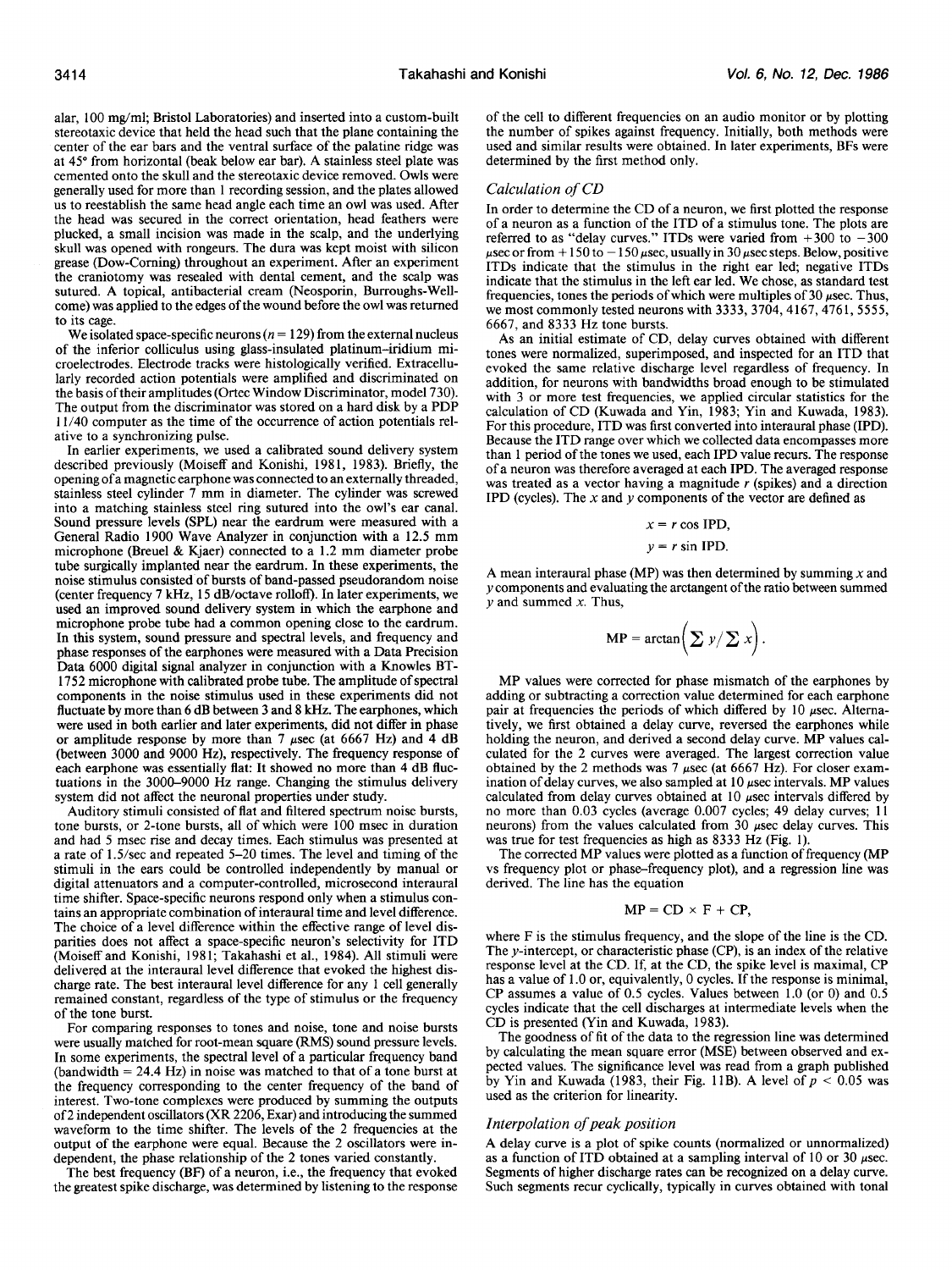

*Figure 1.* Sampling of selectivity for ITD at 10 and 30  $\mu$ sec intervals. The results obtained with 10 *µsec* intervals *(open squares)* and 30 *µsec*  intervals *(filled, unconnected circles)* yield similar delay curves. The *MP*  obtained with the IO *µsec* steps is 0.74 cycles; that obtained with the 30 *µsec* steps is 0. 75 cycles. The stimulus frequency was 8333 Hz. Tone burst level  $= 46$  dB SPL in left and right ears. Unit is from the right external nucleus.

stimuli, or they occur once, as in some curves obtained with noise stimuli (see below). Whichever the case, the mean ofITDs (mean peak position, or mean ITD) in such a segment is a good estimate of the ITD that would elicit a maximal discharge. The mean was calculated as follows:



*Figure 2.* Determination of CD. *A,* Delay curves of a space-specific neuron (right external nucleus) obtained with tonal stimuli (in Hz): 3333 *(open circles},* 3704 *(stars),* 4167 *(filled circles),* 4761 *(squares),* and 5555 *(triangles).* The levels of all tone bursts in left and right ears were 56 and 51 dB SPL, respectively. The periodicities of the curves are equal to those of the stimulus tones. However, at  $-60$   $\mu$ sec, all curves reach a common maximum ("peak"). This value is an estimate of the neuron's CD. *B,* Plot MP vs frequency (phase-frequency plot) obtained from the data shown in *A*. The slope of the line, which represents CD, is  $-65$ *µsec,* and the y-intercept, or characteristic phase (CP), is 1.05 cycles [mean square error (MSE) =  $0.0007$ ,  $p < 0.01$ ]. C, Response of the neuron shown in  $A$  to noise. The levels of noise burst in left and right ears were 56 and 51 dB SPL (RMS), respectively. With noise stimuli only, a single "primary" peak occurs at  $-60 \mu$ sec, which is near the CD calculated from the MP vs frequency plot shown in *B. Vertical lines*  through data points represent the SDs.



*Figure 3.* Distribution of  $CP(A)$  and  $CD(B)$ . The histograms are based on 31 neurons. *Solid bars* represent the neurons whose MP vs frequency plots were linear at the  $p < 0.05$  level ( $n = 23$ ). Neurons that did not fit this criterion are represented by *open bars* ( $n = 8$ ). The distribution of CP suggests that space-specific neurons generally discharge at nearmaximal levels at the CD.

where  $R_i$  is the spike number at the *i*th ITD and *n* is the number of sample ITDs.

The method above assumes that segments of high response are symmetrical about the mean ITD. If they are, calculation of mean peak position over any number of ITDs above and below the ITD observed to evoke the highest discharge rate should yield the same mean ITD. We calculated the mean peak position for 30 high-response segments over a range extending 30 and 90 *µsec* above and below observed peak ITDs. Regression of the mean peak positions calculated over a  $\pm 30$  $\mu$ sec range against values calculated over a  $\pm 90$   $\mu$ sec range yielded a line having a correlation coefficient of 0.99 (slope = 1.02, y-intercept = 0.09).

#### **Results**

#### *Response to tonal stimuli: the characteristic delay*

The discharge of a space-specific neuron to tonal stimuli is a cyclic function of ITD. Delay curves have periodicities corresponding to the period of the stimulus tone burst. It can be seen



*Figure 4.* Correlation between the calculated CD and the mean position of primary peaks. The mean peak position (see Materials and Methods) was calculated over a 90 *µsec* range above and below the most effective ITD observed ( $n = 29$  neurons). The regression line has a slope of 0.86, a y-intercept of 6.0 *µsec,* and a correlation coefficient of 0.87. *Solid circles* represent neurons in which MP vs frequency plots were linear at the  $p < 0.05$  level;  $\times$ s represent neurons in which MP vs frequency plots did not meet this criterion.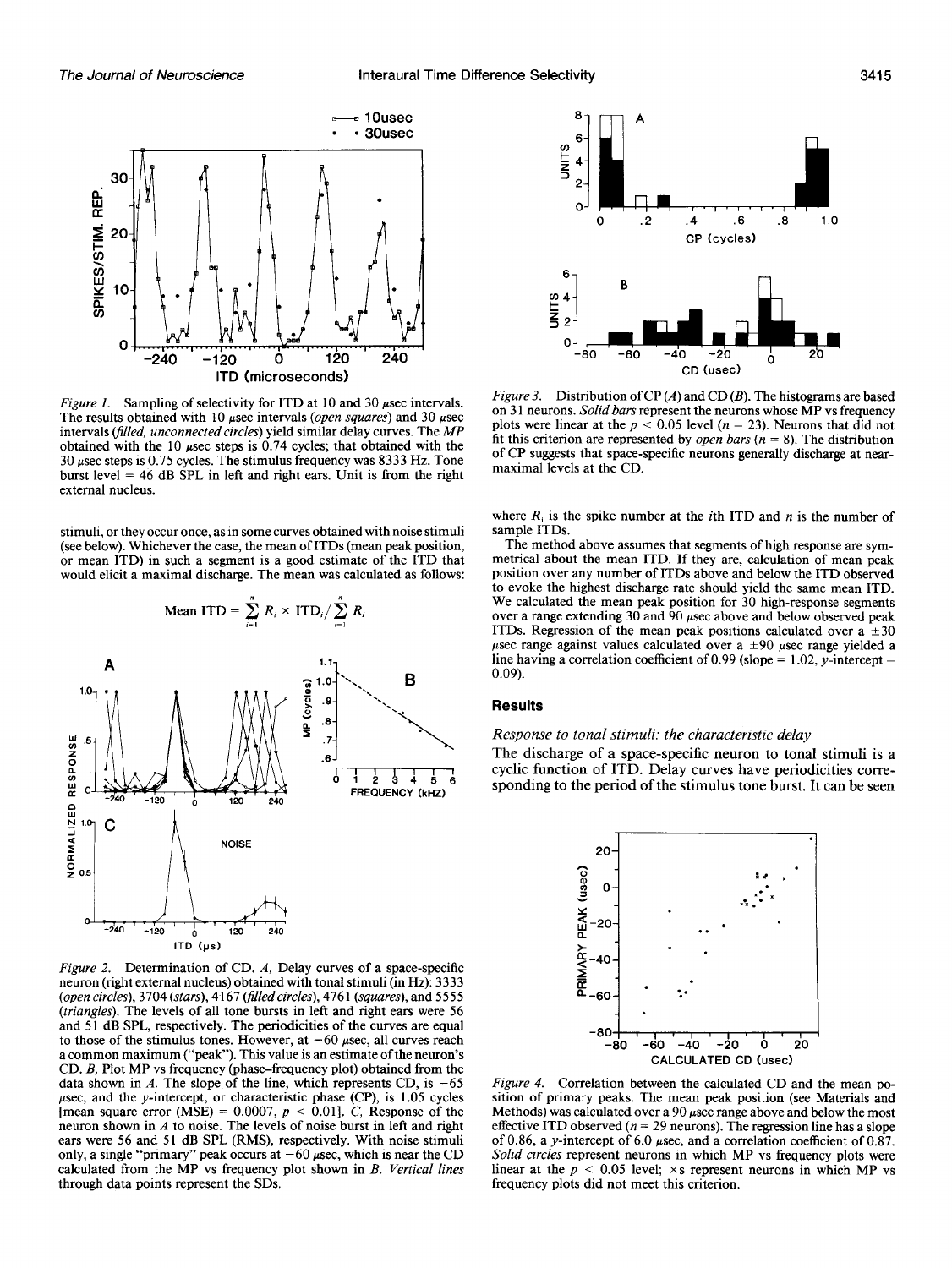

*Figure 5.* Correlation between the period of a neuron's BF and the period of its noise delay curve. The latter was obtained by calculating the difference between mean ITDs (see Materials and Methods). The regression line has a slope of 0.86, a y-intercept of 21 *µsec,* and a correlation coefficient of 0.91.

in Figure *2A* that when, for example, a 5555 Hz tone was presented, the curve (triangles) displayed local maxima (peaks) every 180  $\mu$ sec of delay, i.e., at  $-240, -60$ , and  $+ 120 \mu$ sec. The same could be said for the 4761, 4167, 3704, and 3333 Hz tones, which resulted in delay curves having periodicities of 210, 240, 270, and approximately 300  $\mu$ sec, respectively.

It is clear from Figure *2A* that all curves reach a maximal level of discharge at  $-60 \mu$ sec regardless of stimulus frequency. This ITD is a good estimate of the CD. For 31 neurons that could be tested with more than 3 frequencies, we applied circular statistics (Yin and Kuwada, 1983) to calculate CD and CP (i.e., the relative discharge level of a neuron at the CD). Of these 31 neurons, 23 (74%) showed a linear relationship between MP and frequency at a significance level of  $p < 0.05$ .

An example of the results of this analysis is shown in Figure *2B.* The data plotted are from the neuron in Figure *2A.* The slope of the line (CD) is  $-65 \mu$ sec, and its y-intercept (CP) is 1.05 cycles. These values are in good agreement with the values expected from inspection of the normalized delay curves (CD=  $-60 \mu$ sec, CP = 1.0). The distributions of CP and CD values for the 31 neurons that were analyzed by circular statistics are shown in Figure 3, A and B, respectively. The tendency of spacespecific neurons to discharge maximally at the CD may be seen in the distribution of CP. Of the 31 neurons,  $27(87%)$  attained firing levels within 10% of maximum at the CD (i.e., between 0 and 0.1 or between 0.9 and 1) and 30 (97%) attained firing levels within 20% of maximum (i.e., between 0 and 0.2 or between 0.8 and 1). Of the 23 neurons for which the phase-frequency distribution was linear ( $p < 0.05$ ), 20 (87%) discharged at levels within 10% of maximum and 22 (96%) discharged at levels within 20% of maximum. The distribution of CD values obtained shows that our sample is skewed towards relatively small values. (The maximum ITD experienced by the owl is 180  $\mu$ sec.)

## *E.esponse to noise*

When the stimulus was a noise burst (filtered or fiat spectrum) rather than a tone burst, space-specific neurons typically displayed delay curves having a single "primary" peak accompanied by smaller "secondary" peaks at ITDs removed from that of the primary peak by integral multiples of the period of its best frequency. An example is shown in Figure 2C, which illustrates the response of the neuron of Figure *2A* to a noise burst. In the experiments described in this section, noise and tone bursts were matched for RMS levels. (Effects of matching spectral levels are described in the next section.) A strong response was seen at  $-60 \mu$ sec, which is near the calculated CD, and a weaker response (about  $20\%$ ) was seen between  $+ 180$  and



*Figure 6.* Distribution of the sizes of secondary peaks relative to the height of the primary peak. The data were taken from 119 neurons ( $n =$ 188 peaks; some neurons had more than 1 secondary peak). Mean=  $0.47, SD = 0.20.$ 

+ 270 *µsec,* which is where one would expect a secondary peak to occur, considering that the neuron's BF was  $3.8$  kHz (period =  $263$  usec).

Noise delay curves were available for 29 of the 31 neurons for which we calculated CD using circular statistics. Of the 29 neurons, 26 (90%) displayed primary peaks within 15  $\mu$ sec of the calculated CD. At the 30  $\mu$ sec interval with which the delay curves of these neurons were obtained, the accuracy is  $\pm 15 \mu$ sec. The mean position (see Interpolation of Peak Position, above) of the primary peak and its correlation with the calculated value of CD are shown as a scatter diagram in Figure 4. The correlation suggests that the primary peak corresponds to the CD.

The period of a noise delay curve is correlated with a neuron's BF. The relationship is shown as a scatter diagram in Figure 5. Only neurons that had clear secondary peaks and unambiguous BFs were included for this analysis ( $n = 33$ ). Periodicities of noise delay curves were obtained by calculating the difference between mean ITDs (see Interpolation of Peak Position, above).

A distribution of secondary peak height relative to primary peak height is shown in Figure 6. The distribution, taken from 119 neurons tested with fiat or filtered noise (some neurons had more than 1 secondary peak), had a mean of  $0.47$  (SD =  $0.21$ ). The mean secondary peak height (with respect to primary peak height) did not differ significantly whether the noise stimulus had a flat or filtered spectrum ( $p > 0.07$ , t test; filtered spectrum noise: 101 cells, 144 peaks, mean secondary peak height =  $0.48$ ,  $SD = 0.21$ ; flat spectrum noise: 18 cells, 44 peaks, mean secondary peak height =  $0.44$ , SD =  $0.14$ ).

From the normalized plot of Figure  $2C$ , it can be seen that with noise, space-specific neurons respond preferentially to a unique ITD. Nonnormalized delay curves showed that noise bursts at the ITD of secondary peaks elicited a lower response in some cells than did a BF tone burst at the same ITD. This effect was termed secondary peak suppression. In other cells, noise bursts at the ITD of the primary peak elicited a higher response than did a BF tone burst at the same ITD. This effect was termed primary peak facilitation.

An example of secondary peak suppression is shown in Figure 7A. When presented with its BF (8100 Hz, solid line), the neuron discharged maximally (20 spikes/stimulus presentation) at  $-30$ and  $+90 \mu$ sec. When stimulated with a noise burst (dotted line), the discharge at  $+90 \mu$ sec declined to 38% of that recorded using the BF. Noise had little effect on the discharge rate at  $-30 \mu$ sec. Secondary peak suppression was observed in 28% of our sample of 74 neurons. The neuron shown in Figure *7B* is an example of facilitation of the response at the ITD of the primary peak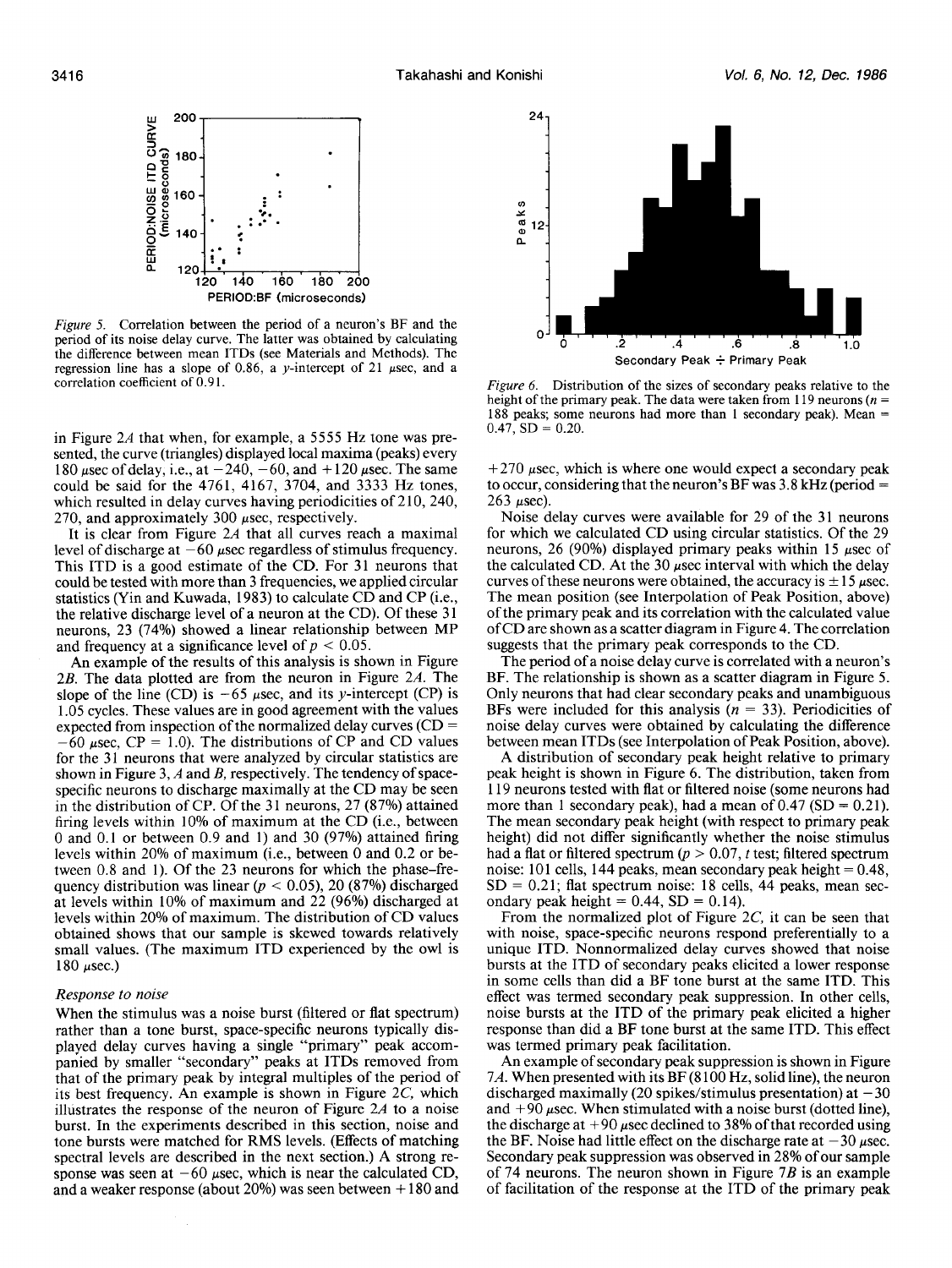

*Figure* 7. Noise and BF delay curves. Nonnormalized delay curves of 3 space-specific neurons obtained with the BF *(solid line)* and noise *(dashed line).* Noise and tone bursts were matched for RMS levels. *A,*  Noise suppresses the response to the ITD of the secondary peak compared with the response evoked by the BF (8100 Hz). The RMS noise level and BF burst was 46 dB SPL in left and right ears. Unit from right external nucleus. *B,* Noise enhances the response at the CD (see phasefrequency plot in *inset*;  $CD = 1.6 \mu$ sec,  $CP = 0.01$  cycles, MSE = 0.0002,  $p < 0.01$ ) to levels above that obtained with the BF (6900 Hz). RMS level of noise and BF bursts was 56 dB SPL in left and right ears. Unit from left external nucleus. *C*, Noise facilitates the response at the ITD of the primary peak and suppresses the response at the ITD of the secondary peak relative to the response levels observed by stimulation with the BF (7800 Hz). The RMS noise level and BF bursts was 56 dB SPL in left and right ears. Unit from right external nucleus.

without a suppression of the response at the ITD of the secondary peak. In this neuron, the CD was found to be equal to 1.6  $\mu$ sec (inset, Fig. 7B), which is near 0  $\mu$ sec, the ITD of the primary peak (mean ITD of primary peak  $= 1.4 \mu$ sec). When



*Figure 8.* Effects of matching spectral levels. The spectral level of the BF component in noise stimuli was matched to that of a tone burst at the BF. *A,* Tone burst at the BF (6667 Hz) was delivered along with a noise burst [noise burst level = 45 dB SPL (RMS) in both ears]. The delay curve thus obtained *(filled circles)* is superimposed on that obtained with a tone burst at BF alone *(open squares).* The spectral level of the BF component in the noise and tone burst was 46 dB SPL in each ear. The presence of noise facilitates the response to  $-30 \mu$ sec (mean ITD of primary peak  $= -35.9 \mu$ sec), the CD (see phase-frequency plot in *inset*; slope =  $-32.2 \mu$ sec, y-intercept = 1.0, MSE = 0.0007, *p*  $<$  0.01), whereas it suppresses the response to  $-180$  and  $+120$   $\mu$ sec, ITDs that evoke responses equal to that of the CD when the stimulus is a tone. B, RMS level of the noise stimulus was increased so that the spectral level of the BF component (6250 Hz) matched that of a tone burst at BF. Thus, the spectral level of the BF component in the noise and tone burst was 30 dB SPL in each ear. The response to noise at - 30 µsec is triple the response to the BF at the same ITD. At other ITDs, the response to noise is generally less than the response to the BF. Neurons in  $A$  and  $B$  from right external nucleus.

stimulated with a tone burst at its BF (6900 Hz, solid line), the neuron discharged at similar levels at the CD (3.5 spikes/stimulus presentation) and at  $-150$  and  $+150$   $\mu$ sec (3.9 and 3.0 spikes/stimulus presentation, respectively). When stimulated with a noise burst, its response at 0 *µsec* was more than triple (11.6 spikes/stimulus presentation) that observed with the BF. Primary peak facilitation was observed in 36% of our sample of 74 neurons. An example of a neuron showing both suppression and facilitation (36% of our sample of 74 neurons) is shown in Figure 7C. At  $-30 \mu$ sec, the response of this neuron to noise was nearly double that to the best frequency (7800 Hz) (noise: 16 spikes/stimulus presentation; BF: 9 spikes/stimulus presentation). At the ITO of the secondary peaks, the responses to noise were 0% (at  $-150 \mu$ sec) and 18% (at  $+90 \mu$ sec, 1.6 spikes/ stimulus presentation) of that to its BF.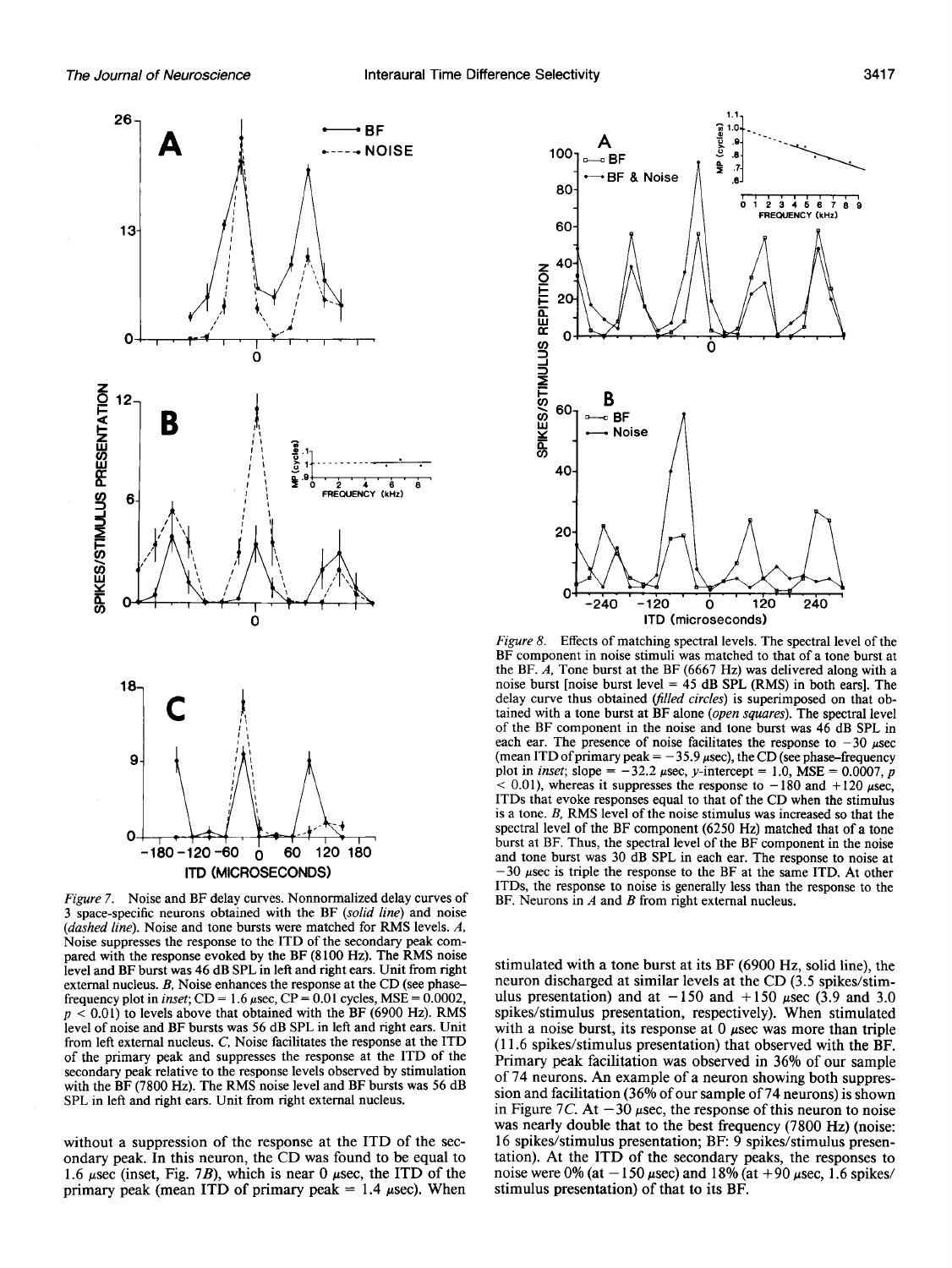

*Figure 9.* Responses to 2-tone stimuli. The delay curves in the *left column* were obtained by stimulation with tone bursts at the BF *<filled circles)*  or another frequency, F2 *(inverted triangles).* The delay curves obtained with 2-tone stimuli are shown in the *right column* (BF + F2, *solid line).*  The delay curves obtained by summing *(dashed line with squares)* and/or averaging *(dashed line with crosses)* the BF and F2 delay curves shown in the left-hand column are superimposed on the 2-tone delay curves for comparison. The levels of the BF and F2, presented as single tones, were equal. The levels of the BF and F2 components in 2-tone stimuli were equal and were also equal to the levels of the BF and F2 when presented as single tones. The neuron shown in A (right external nucleus) depicts an example of secondary peak suppression. The levels of BF burst (7400 Hz) and F2 burst (8800 Hz) were 46 dB SPL in each ear. The spectral levels of BF and F2 components in 2-tone stimulus were 46 dB SPL in each ear. The neuron shown in *B* (left external nucleus) exemplifies facilitation at the CD (see phase-frequency plot in *inset*; slope = 0.5 usec, y-intercept  $= 0.02$  cycles, MSE  $= 0.00004$ ,  $p < 0.05$ ). The level of BF burst (6667 Hz) and F2 burst (5100 Hz) was 56 dB SPL in the left ear and 54 dB SPL in the right ear. The spectral level of BF and F2 components in 2-tone stimuli was 56 dB SPL in the left ear and 54 dB SPL in the right ear. The neuron in C (right external nucleus) shows an example of primary peak facilitation and secondary peak suppression. The levels of BF burst (7800 Hz) and F2 burst (5400 Hz) were 46 dB SPL in each ear. The spectral level of BF and F2 components in 2-tone stimuli was 46 dB SPL in each ear. The suppression and facilitation obtained by stimulating with the 2-tone complex cannot be explained by the linear summation or averaging of the BF and F2 delay curves.

## *Effects of spectral level*

The tone and noise stimuli presented to the cells shown in Figures 2 and 7 were matched for RMS levels. Under these conditions the sound energy is concentrated in a narrow frequency band for tone bursts but is distributed over the entire spectrum for noise bursts. Suppression and facilitation could also be observed when tone and noise bursts were matched for the spectral level of a particular frequency band ( $n = 8$  neurons), as shown in Figure 8. The delay curves shown in Figure 8A were obtained with either the BF alone or with noise plus BF. The level of the BF component in the noise burst was thus equal to the level of the BF presented as a tone burst. As can be seen,

the noise/BF combination at  $-30$   $\mu$ sec, which is near the CD  $(-32.2 \text{ }\mu\text{sec}, \text{ sec} \text{ inset}; \text{ mean} \text{ ITD} \text{ of primary peak} = -35.9$  $\mu$ sec), elicited a discharge level 1.7 times that of the BF alone. The response at  $+120 \mu$ sec, when the stimulus was the noise/ BF combination, was roughly half the response to the BF alone. At  $+240$  and  $-180$  µsec the presence of noise had relatively little effect on the response to the BF.

In Figure 8B, the RMS level of the noise was increased so that the level of the band (width  $= 24.4$  Hz) centered on the neuron's BF matched the level of a tone burst at the same frequency. With noise stimuli the primary peak is triple the response to the BF at the corresponding ITO. The response to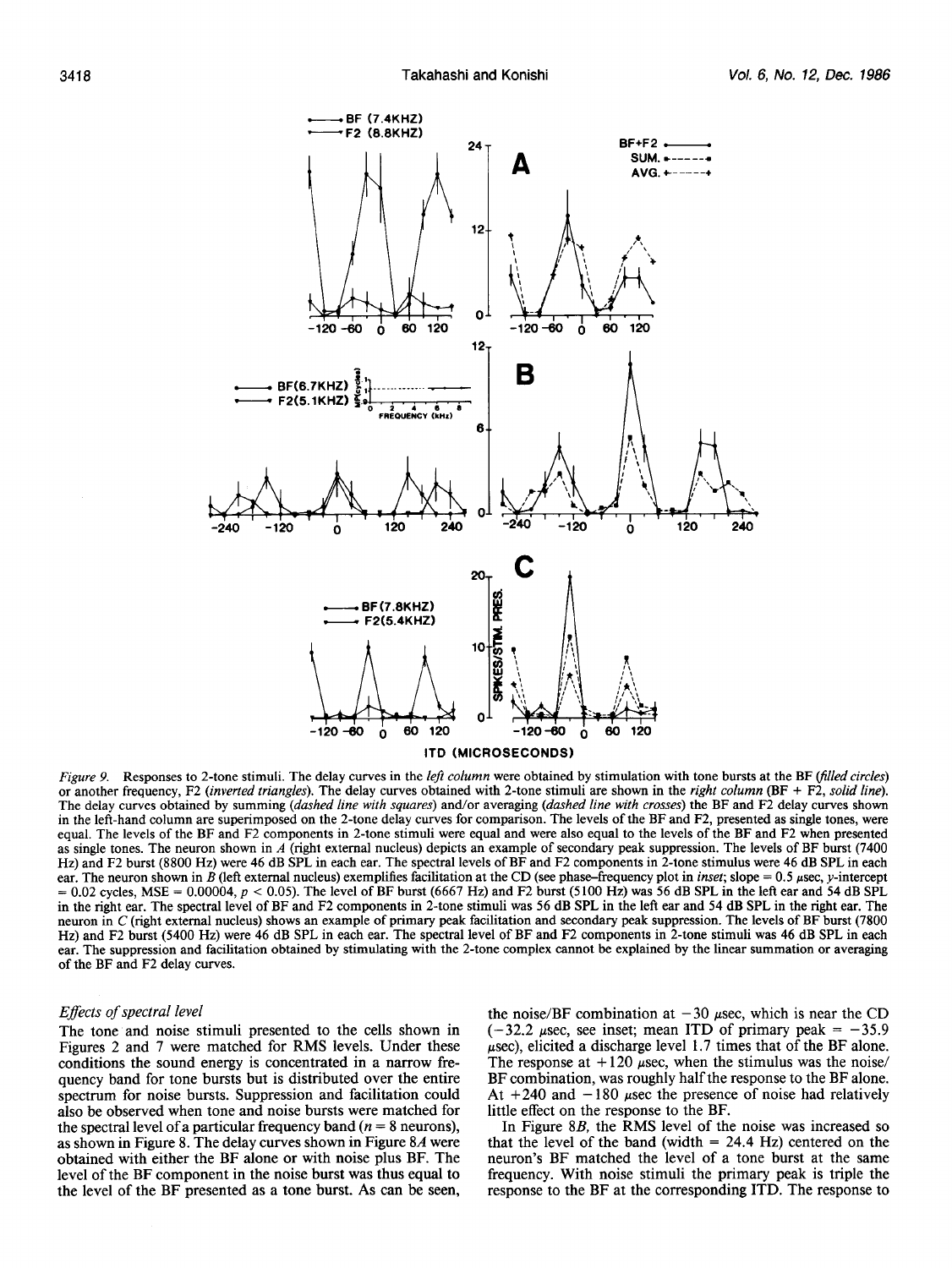noise at other ITDs is considerably less when compared with the response to the BF at the same ITDs.

## *Response to 2-tone stimuli: nonlinear interactions*

By stimulating with the summed waveform of the BF and another frequency, F2, we were able to demonstrate interactions between frequency channels that could account for the effects of noise in 44 of 49 neurons tested. Figure 9 illustrates the responses of 3 space-specific neurons to such 2-tone bursts. The left-hand column in Figure 9 shows the responses of the neurons to their BF alone and to F2 alone. The BF and F2 were of equal levels in all cases. The right-hand column depicts delay curves obtained with a 2-tone stimulus. The spectral levels of the BF and F2 in the 2-tone stimulus were equal. Moreover, the spectral levels of the BF and F2 in a 2-tone stimulus were equal to the spectral levels of the BF and F2 presented individually. In Figure *9A,* the BF, presented alone, evoked 20 spikes/stimulus presentation at  $-30$  µsec, which is the ITD of the primary peak (response to noise not shown) and at  $+120 \mu$ sec. F2 alone was far less excitatory, eliciting 2-4 spikes at  $-60$  and  $+60$  µsec. When the summed waveform of the BF and F2 was presented (Fig. 9A, right), the discharge at the ITD of the secondary peak  $(+90)$  $+ 120 \mu$ sec) was reduced by 72% (from 20 to 5.6 spikes/stimulus presentation). A less dramatic reduction in discharge was also observed at  $-30 \mu$ sec. Figure 9*B* illustrates a neuron that exhibited facilitation. This neuron responded poorly to tonal stimuli, discharging at similar, low levels to a number of different frequencies. Consequently, a clear BF could not be established. However, noting that the period of its noise delay curve (not shown) was roughly 150  $\mu$ sec, we chose 6667 Hz (period = 150  $\mu$ sec) as the "BF." It can be seen from Figure 9B (left) that this frequency, as well as 5100 Hz (F2), elicited about 3 spikes/ stimulus presentation at the CD  $(-0.5 \mu \text{sec})$ ; inset, Fig. 9*B*) and at the ITD of their respective secondary peaks  $(\pm 150 \mu \text{sec for}$ the BF;  $\pm 210$  µsec for F2). Presentation of the 2-tone burst resulted in a facilitation of the response at the CD (to 10.6 spikes/ stimulus presentation) and a lesser facilitation at the ITD of the secondary peaks (to 5-6 spikes/stimulus presentation). Both suppression and facilitation are demonstrated in Figure 9C. When stimulated with its BF (7800 Hz), the neuron responded maximally (8-10 spikes/stimulus presentation) at  $-3\overline{0}$ ,  $-150$ , and +90  $\mu$ sec (Fig. 9C, left). F2 (5400 Hz) was barely effective, evoking, at best, 2.7 spikes/stimulus. When stimulated with the summed waveform, its response at  $-30$   $\mu$ sec was double (20) spikes/stimulus presentation) that elicited by the BF alone, and the responses at  $-150$  and  $+90$   $\mu$ sec, where secondary peaks would be expected, were, at best, only 20% (2 spikes/stimulus presentation) that elicited by the BF alone. Thus, a single F2 can have both facilitative and suppressive influences, depending on the ITD.

The effects of the summed waveform cannot be explained by a linear summation and/or averaging of the individual tone delay curves. This can be seen in the right-hand column of Figure 9, which compares the 2-tone delay curve with the curve derived by the summing and/or averaging of the 2 single-tone delay curves shown to the left. For instance, the suppression of the secondary peaks shown in Figure *9A* (right) cannot be achieved by the averaging of the BF and F2 delay curves (Fig. *9A,* right, dashed line), nor can the level of enhancement of the CD peak, shown in Figure *9B* (right), be attained by the summing of the BF and F2 delay curves (Fig. *9B,* right, dashed line). Similarly, neither summing nor averaging will yield the level of response observed in the neuron of Figure 9C with 2-tone stimuli (Fig. 9C, right, dashed lines). Suppressive and facilitative effects therefore appear to involve nonlinear processes.

The suppression of the response at ITDs of the side peaks is not necessarily due to a simple inhibition of 1 frequency channel by another. This is best seen in Figure *9A.* As is typical of spacespecific neurons (Knudsen and Konishi, 1978), this neuron did not spike in the absence of sound stimuli. Thus the discharge observed upon presentation of the 8800 Hz tone (F2) represented a real, excitatory response, albeit a weak one. Yet, when the 8800 Hz tone was summed and presented with the BF (7400 Hz), the response at the ITDs of the secondary peaks  $(-150$ and  $+120$   $\mu$ sec) was significantly lower than the level elicited by the BF alone. Thus, it was the combination of the frequencies that evoked a suppressive influence. Because spontaneous activity is essentially 0 in space-specific neurons, we were unable to judge whether all suppressive effects are of this nature or whether simple inhibition, detectable by the diminution of spontaneous activity, also plays a role in suppression.

Not all values of F2 evoked the facilitative and suppressive influences described above. Some F2 values had no effect or suppressed or facilitated the responses at the ITDs of the secondary and primary peaks to similar degrees. Moreover, we noted that the facilitative and suppressive F2 values were not necessarily harmonics of the BF of a neuron. This is shown in Figure 9. The systematic relationship between the BF and the F2s that evoke a facilitative or suppressive discharge appears to be complex and requires further investigation.

#### **Discussion**

The results of the present study suggest that space-specific neurons can signal CD by virtue of interactions between frequency channels. When the stimulus is a tone, space-specific neurons yield cyclic delay curves having the period of the stimulus. When different frequencies are presented, the response period changes, but an ITD usually evokes a maximal response regardless of the frequency, i.e., space-specific neurons have CDs. With noise, there is a single primary peak at or near the CD, and there are smaller, secondary peaks at ITDs that differ from the ITD of the primary peak by integral multiples of the period of the neuron's BF. These observations suggest that although spacespecific neurons have BFs, other frequency bands contribute so as to facilitate the response at the CD or to suppress the response at non-CDs. Facilitation and suppression are observed not only with noise but with the summed waveform of 2 tones. Responses of 2-tone stimuli could not be explained by an averaging or summing of 2 individual tone delay curves, suggesting that nonlinear neural processes are involved.

The properties of space-specific neurons described here parallel certain aspects of the barn owl's sound localization behavior. When presented with a speaker broadcasting a tone, the owl makes localization errors that suggest it cannot determine the ear in which the phase of the tone leads (or lags) (Knudsen and Konishi, 1979). Analogously, the space-specific neuron, when stimulated by tones, responds maximally to the CD and to ITDs that differ from the CD by 1 period of the stimulus tone. When presented with sounds having wide spectra, the owl localizes only the source, and the space-specific neuron responds maximally at or near the CD. It is not known whether the owl can localize, unambiguously and without continuous searching, sources broadcasting sounds comprising only 2 frequencies.

Facilitation and suppression, which allow the space-specific neuron to respond preferentially to the CD, may in part be explained if delay curves consist of excitatory peaks flanked by inhibitory troughs. Moiseff (1985) has demonstrated ITD-dependent inhibitory postsynaptic potentials, indicating that spacespecific neurons are inhibited at noneffective ITD values. At the CD, a space-specific neuron can be driven by many frequency bands, and the contributions of each band can facilitate the response of the neuron beyond the level evoked by the BF alone. At other delays, secondary peaks resulting from 1 frequency band may overlap with the inhibitory trough resulting from another frequency band and thus cancel out. Frequencies that are far from the BF would be expected to be effective for suppres-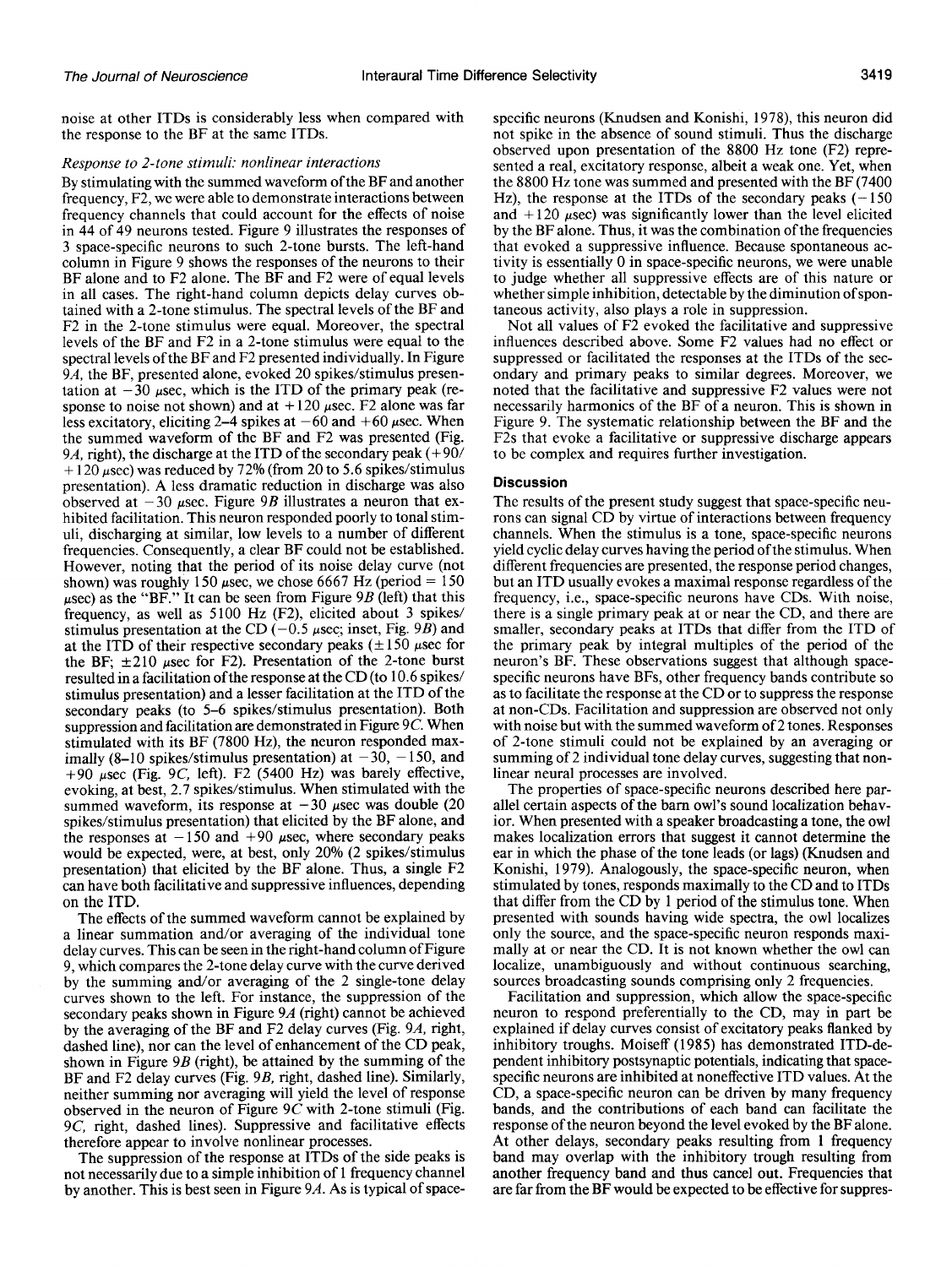sion. A more complex type of inhibitory process is also involved in secondary peak suppression. Specifically, a frequency that is excitatory when presented alone can be suppressive when paired with a neuron's BF. This implies that frequencies that are close to the BF may also be effective suppressors.

The latter type of inhibitory process bears a superficial resemblance to 2-tone suppression at the auditory periphery. It has been shown that 2 tones, each of which is excitatory when presented individually, can suppress the discharge rate or synchrony of single 8th nerve fibers if presented together (Hind et al., 1967; Javel, 1979, 1981; Sachs and Kiang, 1968). Peripheral 2-tone suppression, which is thought to be due to the nonlinearities of the basilar membrane, is probably not involved in the suppression of secondary peaks reported above. In our experimental paradigm, the proportion of BF to F2 is the same (unity) in both ears. We would expect that the amount of peripheral 2-tone suppression (assuming it occurs in the barn owl) would be equal on the 2 sides. Neurons of nucleus laminaris, which compare binaural phase (Sullivan and Konishi, 1986), might show a diminution in overall discharge at all ITDs. This decrease in discharge could be reflected at the level of the spacespecific neuron. The neuron of Figure 9A, whose overall response to 2-tone stimuli is less than its overall response to a BF tone burst, may be an example of such an effect. However, the selective suppression of secondary peaks, which is also observed in Figure 9A, would not be expected. Although one might further propose that the thresholds at secondary peaks are for some reason higher, measurement of thresholds of excitation by single tones at ITDs of the primary and secondary peaks revealed no differences (T. Takahashi and M. Konishi, unpublished observations).

Selectivity for a single ITD probably emerges between the external and central nuclei of the inferior colliculus. The central nucleus of the inferior colliculus is the sole and immediate source of afferents to the external nucleus (Knudsen and Knudsen, 1983). In a recent study (Wagner et al., 1986) neurons in the central nucleus, when stimulated with noise, were shown to discharge maximally at ITDs that differ by 1 period of the neuron's BF. This is consistent with the observation that these neurons receive their inputs from only a single, narrow frequency band (see also Geisler et al., 1969), and it suggests that facilitation and suppression between frequencies in the bandwidth of these neurons do not occur. The BF of neurons increases as a function of depth in the central nucleus of the inferior colliculus (Knudsen and Konishi, 1978), and the period ofnoise delay curves decreases correspondingly. Importantly, however, one ITD is equally effective for all neurons encountered in a vertical electrode penetration, regardless of BF (Wagner et al., 1986). Furthermore, the mean interaural phase of the neurons was observed to change linearly with BF. Thus, a CD may be assigned to a vertical array of neurons in the central nucleus. HRP retrograde transport showed that neurons in a restricted locus in the external nucleus of the inferior colliculus are innervated by an array in the central nucleus having the same CD. The convergence of the projections from neurons of a tonotopic column may endow space-specific neurons with their broad bandwidth (Knudsen, 1984). The facilitatory and inhibitory interactions described above may occur between the converging frequency bands and allow the space-specific neuron to signal a single ITD.

In the optic tectum, a recipient of afferents from the external nucleus of the inferior colliculus (Knudsen and Knudsen, 1983), neurons have characteristics similar to those described for the space-specific neuron. Using free-field stimuli, Esterly (1984) has shown that tectal neurons have 1 receptive field, the "primary field," when the stimulus is broad-band noise. With narrow-band (one-third octave filtered) noise or tone bursts, "ac-

cessory" fields appear at loci that depend upon the stimulus frequency. These results are analogous to our finding that spacespecific neurons are selective for a single ITD when the stimulus is a noise burst but respond equally to multiple ITDs that differ by the period of the stimulus tone when the stimulus is a tone burst. Esterly (1984) further reports that adding a second frequency to the narrow-band noise suppresses the tectal neuron's response when the source is in an accessory field and facilitates the response when the source is in the primary field. These findings are analogous to our 2-tone experiments, wherein the response of space-specific neurons can be suppressed at the ITD of a secondary peak and facilitated at the ITD of the primary peak by the addition of F2. Thus our present observations, which were made using diotic stimulation, have analogies in experiments that implement free-field stimulation. It is likely that the characteristics observed in the optic tectum reflect those of its afferent source, the external nucleus of the inferior colliculus.

#### *Comparisons with studies in mammals*

#### *lnteraural delay sensitivity*

Facilitation and inhibition that occur as a function of interaural delay of single tones are well-established phenomena in the mammalian auditory system (Brugge et al., 1970; Goldberg and Brown, 1969; Kuwada and Yin, 1983; Kuwada et al., 1984; Rose et al., 1966; Yin and Kuwada, 1983). At favorable delays discharge levels are enhanced beyond the sum of monaural discharge levels, and at other delays discharge is less than monaural levels. Thus, as suggested above for the space-specific neuron, delay functions obtained from mammalian auditory neurons often have peaks of facilitation separated by troughs of inhibition. Given such delay curves, it would not be surprising if suppression of secondary peaks and facilitation of CD peaks were to be observed in mammalian auditory neurons upon presentation of 2-tone stimuli. Two secondary peaks can fall into each other's inhibitory trough and thus mutually cancel, provided that the frequencies are sufficiently different. At the CD, peaks can coincide and facilitation occur, provided that 1 frequency does not drive the neuron to saturation. Unfortunately, 2-tone stimuli are not commonly employed in the study of binaural response, and data are unavailable. Crow et al. (1980) used noise and 2-tone complexes but did not compare the results obtained with these stimuli to those obtained with a neuron's BF. Moreover, the 200  $\mu$ sec steps with which they sampled the ITD selectivity of high-frequency neurons (above 3 kHz) are too coarse to resolve multiple peaks and judge their magnitudes.

The effects of noise have been investigated more extensively, but the findings suggest that facilitation and suppression between frequency bands do not occur. Geisler et al. (1969) stimulated neurons from the cat inferior colliculus with wide-spectrum noise and demonstrated that delay-response curves have periods equivalent to that of the characteristic frequency. Interestingly, at least 1 neuron that they illustrated (their Fig. 1) showed peaks of roughly equal height at a number of delays, indicating a lack of the type of interfrequency band interactions described for the space-specific neuron. Recent studies show that noise delay curves of neurons in the cat inferior colliculus (Chan et al., 1983) and medial superior olive (Chan and Yin, 1984) closely resemble curves generated by the averaging of delay curves obtained with the tones that compose the noise ("composite curves"). Thus, neurons of the cat's medial superior olive and inferior colliculus sum the contributions of different frequency bands. Because the cat relies on interaural phase differences of lower frequencies, secondary peaks generally fall outside the physiologically relevant range. Mechanisms to suppress secondary peaks would not be necessary.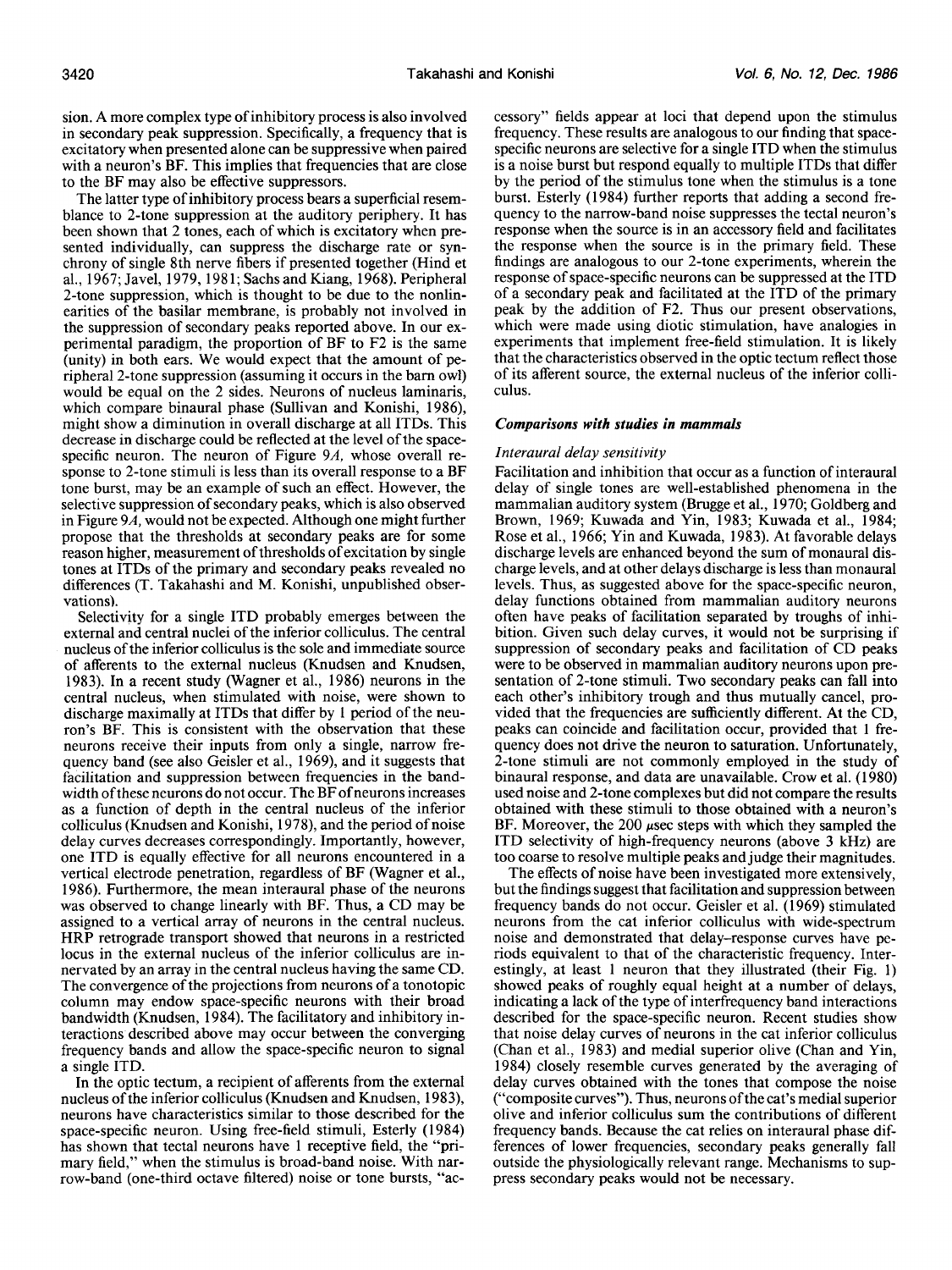## *The CD*

The CD was originally defined by Rose et al. (1966) as "the (interaural) delay at which the periodic discharge curves for different frequencies reach the same relative amplitude." Thus, CD can be represented by maximal, minimal, or intermediate levels of spike activity. Our results suggest that space-specific neurons generally respond at or near maximal levels at the CD. That space-specific neurons signal the CD delay with a maximal response is not surprising. It has already been shown that spacespecific neurons are driven maximally from a circumscribed location in space (i.e., they have spatial receptive fields) (Knudsen and Konishi, 1978), and CD is directly related to the direction from which a sound originates. Furthermore, Moiseff and Konishi (1981) have shown that the ITD that evokes the greatest discharge in a neuron and the azimuthal center of the neuron's spatial receptive field are strongly correlated. Although the authors did not show that their most effective ITD was the CD, they did use noise, and the results of the present study suggests that, with noise, space-specific neurons discharge maximally at the CD.

Yin and Kuwada (1983) have demonstrated that neurons of the central nucleus of the cat's inferior colliculus have CDs at peaks, troughs, or intermediate levels. In fact, most of their neurons express the CD at an intermediate discharge level. Yin and Kuwada (1983) suggest that other parameters of a neuron's activity may be more relevant to the encoding of sound source locations than are CD or CP. Because unilateral ablations of the inferior colliculus in the cat leads to a predominantly contralateral deficit (Jenkins and Masterton, 1982), one would expect a contralateral bias in the distribution of the parameter that encodes space. Yin and Kuwada (1983) observed the expected contralateral bias not in the distribution of the CDs or CPs of their cells but in the distributions of the peaks and troughs of their composite delay curves (obtained by averaging a neuron's tone delay curves). They point out, moreover, that the mean interaural phase difference of some of their neurons varied with sound pressure level, which could cause the CDs of the neurons to be dependent on sound pressure level. The positions of the peaks and troughs of composite curves, by comparison, were level-tolerant. Thus, the authors speculated that the maxima and minima of composite curves are the relevant parameters in coding sound source location. In addition to the peaks and troughs, they also suggest that the slopes of composite curves may form a useful code, were the source to move with respect to the cat's head. Studies combining diotic and free-field stimuli and further studies of feline sound localization behavior are required to evaluate these mechanisms.

Space-specific neurons are arrayed in the external nucleus of the inferior colliculus according to the locations of their receptive fields so as to form a map that is topologically isomorphic with external space (Knudsen and Konishi, 1978). Because a similar map has been demonstrated in the superior colliculus of the cat (Middlebrooks and Knudsen, 1984), there is the possibility that the external nucleus of the cat's inferior colliculus, a source of efferents to its superior colliculus (Kudo and Niimi, 1980), contains neurons with interaural delay responses similar to those of the space-specific neuron. Although direction-sensitive and direction-selective neurons have been demonstrated in the external nucleus of the cat's inferior colliculus (Aitkin et al., 1984), their binaural properties are not known.

#### **References**

- Aitkin, L. M., G. R. Gates, and S. C. Philips (1984) Responses of neurons in inferior colliculus to variations in sound-source azimuth. J. Neurophysiol. 52: 1-17.
- Brugge, J. F., D. J. Anderson, and L. M. Aitkin (1970) Responses of

neurons in the dorsal nucleus of the lateral lemniscus of cat to binaural tonal stimulation. J. Neurophysiol. *33:* 441-458.

- Chan, J. C. K., and T. C. T. Yin (1984) Interaural time sensitivity in the medial superior olive of the cat: Comparison with the inferior colliculus. Soc. Neurosci. Abstr. 10: 844.
- Chan, J.C. K., D.R. F. Irvine, A. D. Musicant, and T. C. T. Yin (1983) Comparison of responses to interaurally delayed low-frequency tonal and wide band noise stimuli in the cat's inferior colliculus. Soc. Neurosci. Abstr. *9:* 766.
- Crow, G., T. L. Langford, and G. Moushegian (1980) Coding of interaural time differences by some high-frequency neurons of the inferior colliculus: Responses to noise bands and two-tone complexes. Hearing Res. *3:* 147-153.
- Esterly, S. E. (1984) Responses of space-specific neurons in the optic tectum of the owl to narrow band sounds. Soc. Neurosci. Abstr. 30: 1149.
- Geisler, C. D., W. S. Rhode, and D. W. Hazelton (1969) Responses of inferior colliculus neurons in the cat to binaural acoustic stimuli having wide band spectra. J. Neurophysiol. *32:* 960-974.
- Goldberg, J. M., and P. B. Brown (1969) Response of binaural neurons of dog superior olivary complex to dichotic tonal stimuli: Some physiological mechanisms of sound localization. J. Neurophysiol. *32:* 613- 636.
- Hind, J. E., D. J. Anderson, J. F. Brugge, and J. E. Rose (1967) Coding of information pertaining to paired low-frequency tones in single auditory nerve fibers. J. Neurophysiol. 30: 794-816.
- Jave!, E. (1979) Two-tone suppression in the auditory nerve of the cat. Effects of excitatory F2. J. Acoust. Soc. Am. [Suppl. l] 64: Sl35.
- Javel, E. (1981) Suppression of auditory nerve responses. I: Temporal analysis, intensity effects, and suppression contours. J. Acoust. Soc. Am. *69:* 1735-1745.
- Jenkins, W. M., and R. B. Masterton (1982) Sound localization: Effects of unilateral lesions in central auditory system. J. Neurophysiol. *47:*  987-1016.
- Knudsen, E. I. (1983) Subdivisions of the inferior colliculus in the barn owl *(Tyto alba).* J. Comp. Neurol. *218:* 174-186.
- Knudsen, E. I. (1984) Synthesis of a neural map of auditory space. In *Dynamic Aspects of Neocortical Function,* G. M. Edelman, W. M. Cowan, and W. E. Gall, eds., pp. 375-396, Wiley, New York.
- Knudsen, E. I., and P. F. Knudsen (1983) Space-mapped auditory projections from the inferior colliculus to the optic tectum in the barn owl *(Tyto alba).* J. Comp. Neurol. *218:* 187-196.
- Knudsen, E. I., and M. Konishi (1978) Space and frequency are represented separately in auditory midbrain of the owl. J. Neurophysiol. *41:* 870-884.
- Knudsen, E. I., and M. Konishi ( 1979) Mechanisms of sound localization in the barn owl *(Tyto alba).* J. Comp. Physiol. *133:* 13-21.
- Konishi, M. (1973) How the owl tracks its prey. Am. Sci. 61: 414- 424.
- Kudo, M., and K. Niimi ( 1980) Ascending projections of the inferior colliculus. J. Comp. Neurol. 191: 545-556.
- Kuwada, S., and T. C. T. Yin (1983) Binaural interactions in lowfrequency neurons in inferior colliculus of cat. I. Effects of long interaural delays, intensity, and repetition rate on interaural delay function. J. Neurophysiol. *50:* 981-999.
- Kuwada, S., T. C. T. Yin, J. Syka, T. J. F. Buunen, and R. E. Wickesberg (1984) Binaural interactions in low-frequency neurons in the inferior colliculus of cat. IV. Comparison of monaural and binaural response properties. J. Neurophysiol. *51:* 1306-1325.
- Middlebrooks, J. C., and E. I. Knudsen (1984) A neural code for auditory space in the cat's superior colliculus. J. Neurosci. 4: 2621- 2634.
- Mills, A. W. (1972) Auditory localization. In *Foundations of Modern Auditory Theory,* Vol. 2, J. V. Tobias, ed., Academic, New York.
- Moiseff, A. ( 1985) Intracellular recordings from the inferior colliculus. Soc. Neurosci. Abstr. *11:* 735.
- Moiseff, A., and M. Konishi (1981) Neuronal and behavioral sensitivity to binaural time difference in the owl. J. Neurosci. *1:* 40-48.
- Moiseff, A., and M. Konishi (1983) Binaural characteristics of units in the owl's brainstem auditory pathway: Precursors of restricted spatial receptive fields. J. Neurosci. 3: 2553-2562.
- Moiseff, A., and M. Konishi (1984) Localization of virtual sound images by barn owls. Soc. Neurosci. Abstr. *JO:* 1150.
- Rose, J. E., N. B. Gross, C. D. Geisler, and J. E. Hind (1966) Some neural mechanisms in the inferior colliculus of the cat which may be